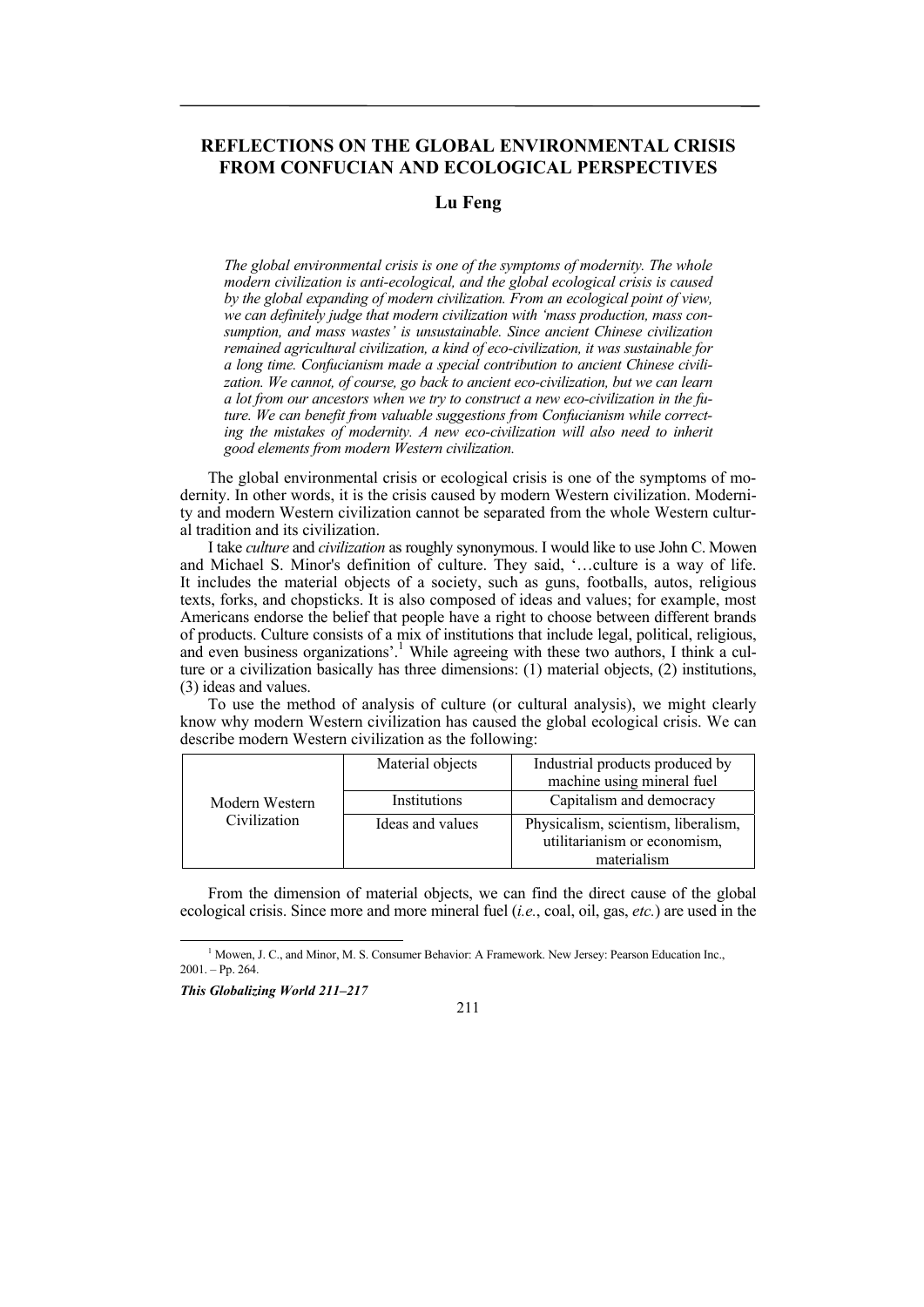### *This Globalizing World* 212

production and consumption all over the world, the environment is getting polluted, the biosphere of the earth – damaged, and the earth is becoming increasingly warmer. And only with the rapid development of modern industry, 'mass production and mass consumption' is possible. With 'mass production and mass consumption', human beings have not only polluted the natural environment but also have occupied more and more habitat of the wilds. Comparing to traditional agricultural products, which are mainly gained by photosynthesis of plants with the help of the human being and domestic animals, almost all modern industrial products are anti-ecological. Cars are typical modern industrial products, and both its production and consumption are processes of pollution. It is impossible to avoid environmental pollution and ecological damage with 'mass production and mass consumption' excessively using mineral fuel.

Now let us analyze the second dimension of modern Western civilization: institutions. We can consider them as the institutions of capitalism and democracy. Reviewing the past historically, we can generally state that all social institutions in traditional societies refrain the greed of peoples, and especially the greed of the ruled and the majority, though those belonging to the ruling class are usually greedy. But the institutions of capitalism encourage unprecedentedly all people (both the ruled and the ruling) to be legally greedy. Many economists try to show that the institution of capitalism is a kind of neutral framework of society, but it is not. It presupposes such a belief: the better the greedier, if you always make money or material wealth legally. The institution of capitalism is the institutional condition of 'mass production and mass consumption'. Since the end of the Cold War, the institution of capitalism has been copied globally. And producing and living under the form of 'mass production, mass consumption, and mass wastes' are imitated globally. The global 'mass production, mass consumption, and mass wastes' are polluting the earth at much greater speed and scope, and pushing the human being deeper and deeper into the global ecological crisis. Then we can assert that the institution of capitalism is also the cause of the global ecological crisis.<sup>2</sup>

Democracy is not a bad institution, but so far it also supports 'mass production, mass consumption and mass wastes'. Whether we can make democracy not to support 'mass production, mass consumption and mass wastes' any more is, perhaps, a very important question for the future political philosophy.

Lastly, let us examine the dimension of ideas and values of modern Western civilization. We can summarize them as modernity. One often links the rise of modernity to Enlightenment in Europe in the eighteenth century, and it may also be traced further back to Renaissance in the fourteenth century. But from a point of non-western view, we can find that modernity is rooted deeply in the whole Western cultural and thinking tradition, including ancient Hellenic culture and Christian culture in the Middle Ages.

We cannot take modernity as a logically consistent system, but it is an ideology strongly supporting 'mass production, mass consumption, and mass wastes' and the institution of capitalism. And it is widely accepted as truth by people across the globe, including modern Chinese people.

According to modern sciences, especially Physics, the whole world consists of physical entities, such as atoms, electrons, protons, neutron, or basic particles in general, and fields, and the human being is ultimately an aggregation of genes which are made of basic particles.

Scientism asserts that all knowledge should be integrated in a unified system of science, which takes modern physics as the firm foundation, and there is an internal logic or mathe-

 $\frac{1}{2}$ <sup>2</sup> It does not mean that I believe in socialism. I think there are many alternatives between capitalism and socialism.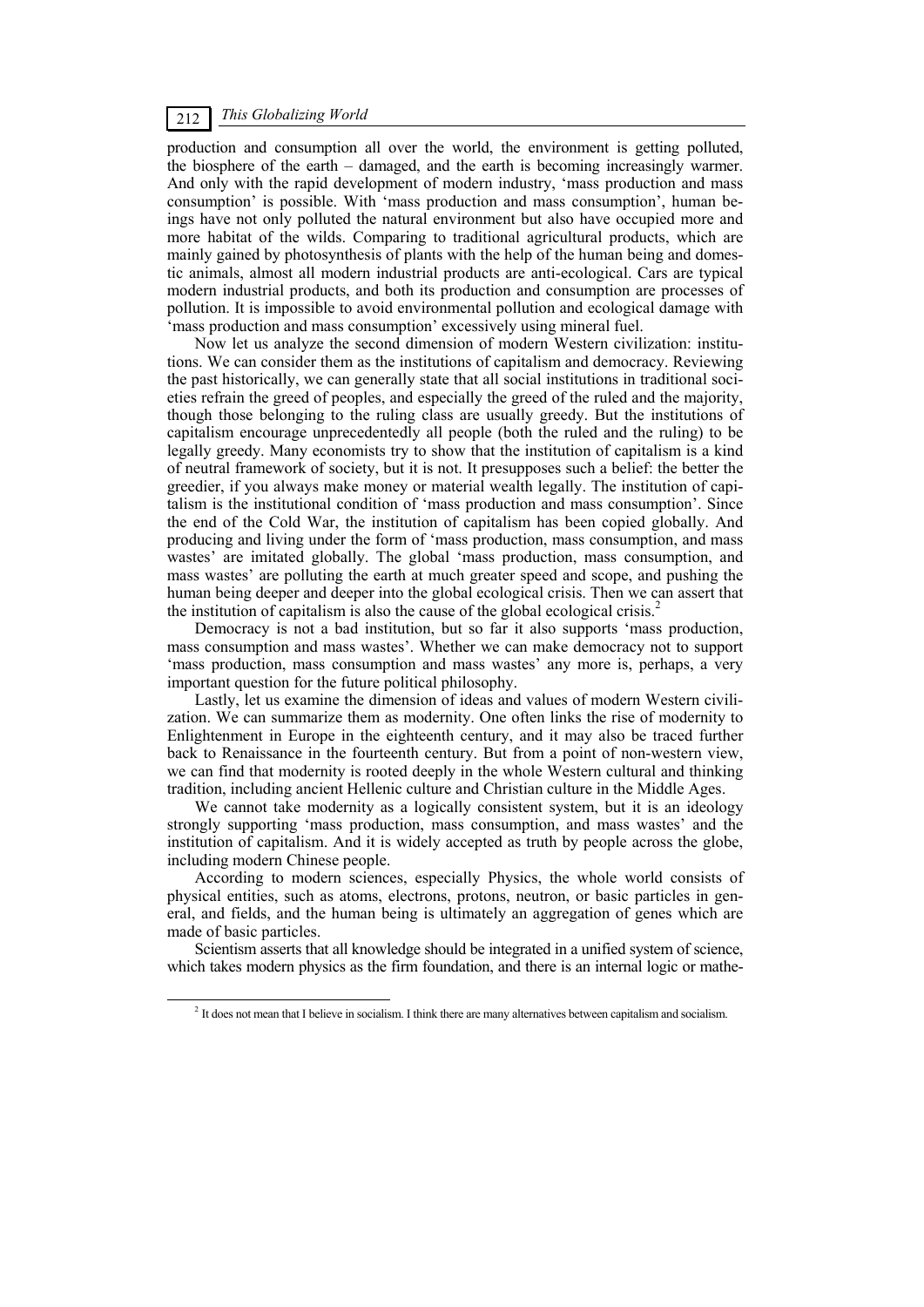matical structure within the unified science. With the progress of science according to its internal logic, human knowledge will further exhaust all the secrets in the world or get closer to the last secrets of the Creation by God. To use Steven Weinberg's words, Physics will establish a final theory about the final laws of nature. When we know the final laws of nature, we will grasp the rules to dominate the stars, stones and everything in the world.<sup>3</sup>

Physicalism and scientism presuppose that there is nothing mystic in any sense in the nature, the human being can conquer nature more easily using the system of machines with the progress of science and technology. Today, people believing in physicalism and scientism tell us that the human being can only make progress and overcome all sorts of difficulties with the spirit of Prometheus. All difficulties or crises are temporary. There is no need to worry about the pollution, ecological damage, shortage of resources, extinction of species, and the global warming; we can solve all these problems by the innovation of science and technology. Never try to stop 'mass production, mass consumption, and mass wastes', or human civilization will lose its deepest motive of development. Some of them think that digital technology will bring us a much better man-made world, in which all wilds will be erased.<sup>4</sup>

Liberalism is an ideology directly supporting the institution of capitalism. It claims that liberty of individuals is the most important social condition for progress of knowledge, wisdom, and morality, or progress of civilization in general. Let people be engaged in free competitions, the society will be prosperous and peaceful naturally. Everybody is selfish and does his best to gain the maximum of his benefits or profits, but the system of markets will change individuals' immoral actions to good for the whole society. Liberals try to prove that a way of living motivated by greed is much better than any ways of moderate living, including that of Christianity.<sup>5</sup> They assert that the way of 'mass production, mass consumption, and mass wastes' is the one conforming to human nature perfectly. They think that all human beings should cooperate peacefully to conquer nature in order to improve the conditions of human life, and only in this way the wars among peoples can be avoided. That means human beings should conquer nature rather than each other; and if their power of conquering must be abreacted, nature is the proper object for this. Liberalism prominently emphasizes rights of individuals, but pays less attention to duties of individuals.

Utilitarianism and economism presuppose that human preferences or values can be measured uniformly, and all values can be weighed by money or reduced to money. Many contemporary economists think that we can protect environment well only when we realize that environmental issue is an economical one. Make a price for pollution, we will control pollution effectively. That is the prescription to cure the symptom of global ecological crisis given by economists. They do not think any species, even the whole biosphere, have an infinite marginal  $cost<sup>6</sup>$  They usually believe that money can push scientists and engineers to solve all problems, including environmental and ecological ones.

Materialism confirmed by physicalism, scientism and economism is an understanding about meanings or values of human life. It claims that the ultimate meaning of human life is to possess more and more money and material wealth, or to improve the material conditions of human life. It is also presented as consumerism today. It is absurd

 $\frac{3}{3}$ <sup>3</sup> Weinberg, S. Dreams of a Final Theory. Chinese transl. by Li Yong. Hunan: Science & Technology Press, 2003. P. 194. 4

<sup>&</sup>lt;sup>4</sup> Slouka, M. War of Worlds: Cyberspace and the High-Tech Assault on Reality. Chinese transl. by Hunag Beijian. Jiangxi: Education Press, 1999. P. 95.

 $<sup>5</sup>$  Doti, J. L., and Lee, D. R. The Market Economy: A Reader. Chinese transl. by Lin Jihong. Jiangsu: People's</sup> Press, 2000. P. 12.<br><sup>6</sup> Doti, J. L., and Lee, D. R. The Market Economy: A Reader. Chinese transl. by Lin Jihong. Jiangsu: People's

Press, 2000. P. 175.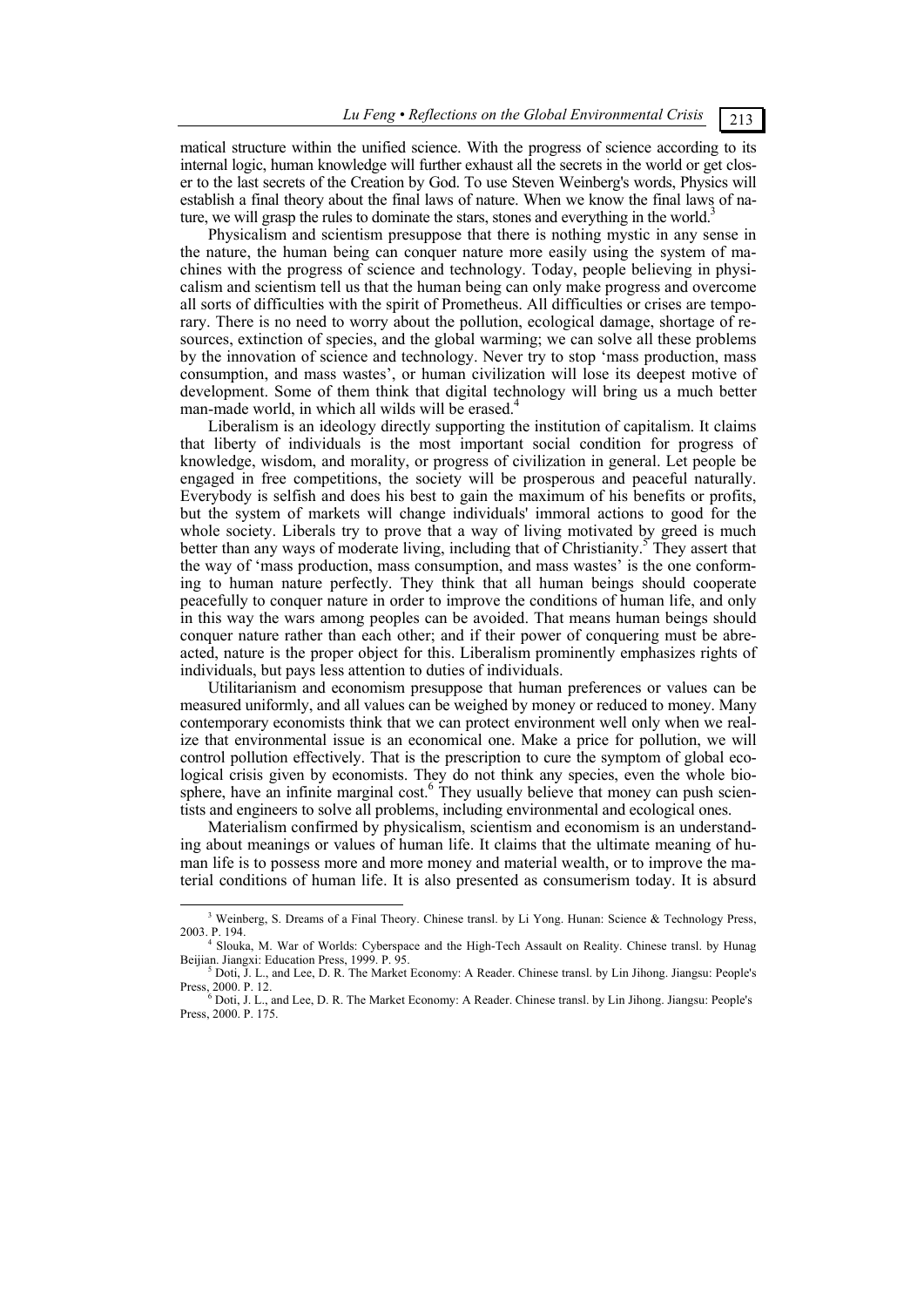### *This Globalizing World* 214

and vulgar. But it has the strongest influence оn today's world. That is a unique paradox of modern civilization. Someone may argue against me, saying that so many people are religious and all religions seem to be anti-materialistic. But I would like to say that almost all religions have been eroded by money with the aggression of capital. For many people, religions are only the tools to get some psychological comfort after the long hard working or fierce competition.

When the majority in a society believes in materialism to a variable degree, the institutions certainly do encourage the way of 'mass production, mass consumption, and mass wastes'.

Generally speaking, the whole modern civilization is anti-ecological, and the global ecological crisis is a result of the global expansion of modern civilization. Today the advanced countries like the USA have protected their environments well, but they have just transferred the pollution to developing countries including China. From a point of view of ecology, we can definitely judge that modern civilization with 'mass production, mass consumption, and mass wastes' is unsustainable.

By comparing to ancient Chinese civilization, we can know more clearly why modern civilization is unsustainable. For many liberals including today's Chinese liberals, ancient China is backward and unenlightened, and Chinese of ancient times, including those called sages, are all stupid. But from the ecological point of view, we can find that ancient Chinese civilization is quite sustainable, it did exist for over 5000 years, and it had the population of nearly 400 million with splendid culture of its last dynasty. Why is it so sustainable? Comparing to modern civilization, you can easily find that every dimension of ancient Chinese civilization is much more in favor of protecting natural environment and ecological systems.

Scholars embracing modernity will certainly mock me, saying that people cannot live happily with mainly agricultural products, only living in the way of 'mass production, mass consumption, and mass wastes' they can be happy. People driving cars are much happier than those who have to walk. But I will never agree with them. Here I just want to point out that agricultural technology contributing to the photosynthesis of plants without using machines, chemical fertilizer and pesticide is quite a kind of eco logical and humanistic technologies. And products produced by this kind of technologies are the very goods which nature allows the human being to consume. Since ancient Chinese civilization remained agricultural civilization, it was sustainable for a long time.

| <b>Ancient Chinese</b><br>Civilization | Material objects | Mainly local agricultural products<br>produced by plants through photo-<br>synthesis with the help of human<br>and critters, and no chemical ferti-<br>lize and pesticide are used                                                                                                                         |
|----------------------------------------|------------------|------------------------------------------------------------------------------------------------------------------------------------------------------------------------------------------------------------------------------------------------------------------------------------------------------------|
|                                        | Institutions     | The hierarchy with emperor in the<br>top, but the leading class mainly<br>consisting of the scholars, and the<br>fundamental principle of promoting<br>agriculture and restraining com-<br>mercial business is consistently the<br>guidance for the construction and<br>reformation of social institutions |
|                                        | Ideas and values | Mainly Confucianism, with Taoism<br>and Buddhism as complement                                                                                                                                                                                                                                             |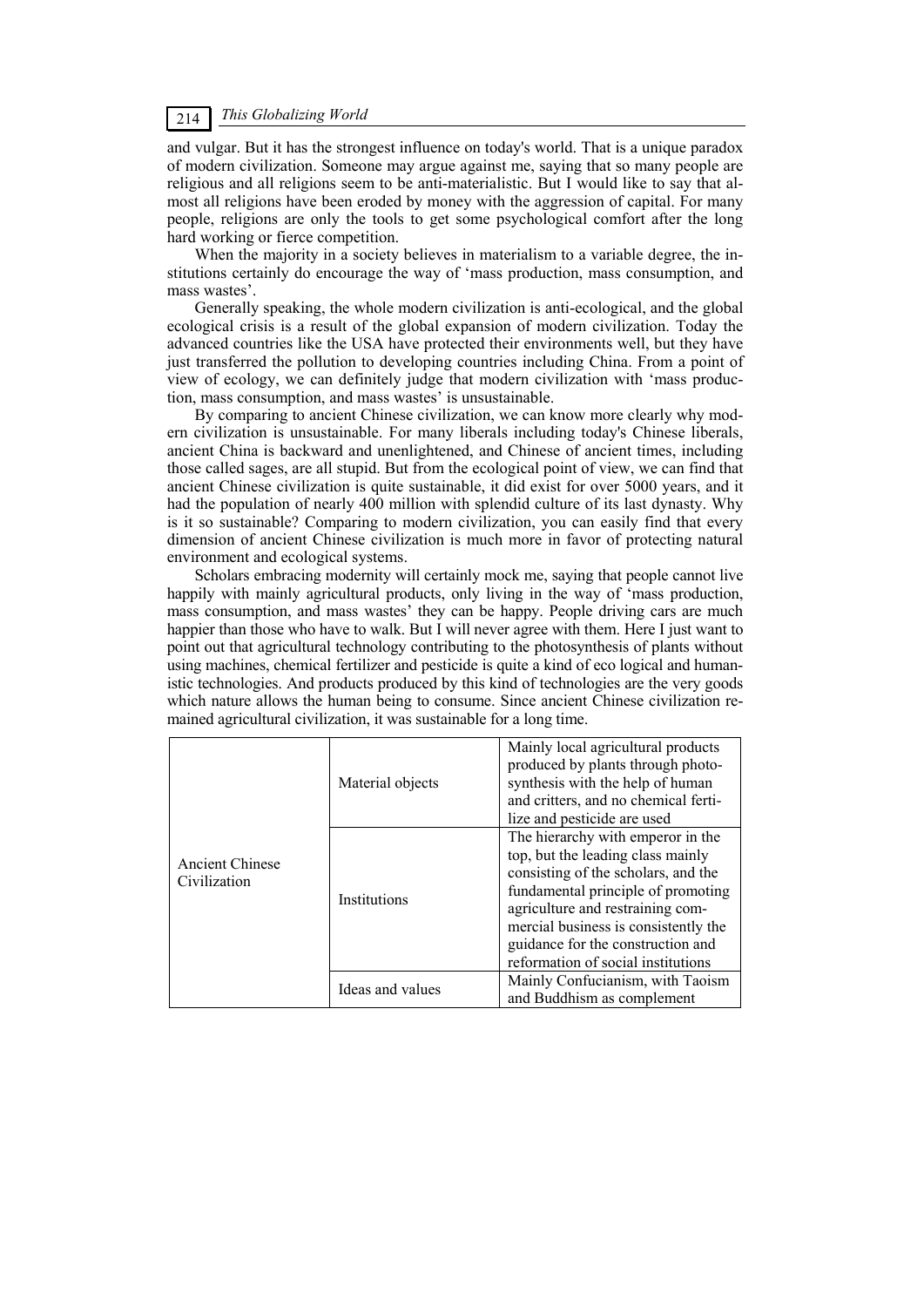*Lu Feng • Reflections on the Global Environmental Crisis* 215

#### The reason why it could remain agricultural for a long time is that its institutions consistently encouraged agriculture and restrained commerce. The rulers of all dynasties considered agriculture as the foundation and the most important issue of politics and economy, and took commerce as secondary. This kind of social institution never encourages peoples' greed.

According to Confucianism, man is always in nature. Nature is absolutely not the aggregate of physical entities, because nature is living, and there are a lot of things to be born and to die for every second in nature (天地之大德曰生). The most important knowledge is the knowledge about what the meaning of human life is, how to do the right things and how to play a good role in one's familial and social position. Science in modern sense is never the most important affair within the framework of ancient Chinese civilization. Elites of intellectuals in ancient China never thought that human knowledge could discover all the secrets of nature, and that human being could conquer nature. Individual's freedom can only be embodied as one's self-consciousness of the right way of living and autonomous obeying to it. The right way of living  $(\mathbf{H})$  is indi-

cated by the unification of both the natural laws (天道) and the moral laws ( $\lambda$ 道). Confucians never think that human beings could become more and more autonomous or freer and freer with endless expanding power to conquer nature. Though Confucians have no clear ideas about diversity of values and pluralism, they never think that human values can be measured quantitatively, and definitely refused to measure all values by money. The ultimate concern of a Confucian is to become a sage by tireless studies and practice to cultivate his virtues and increase his spiritual state, or his state of mind. A sage always learns from Nature, a gentleman always learns from sages, and an intellectual always learns from gentlemen (圣希天,贤希圣,士希贤). With such ideas to guide the construction and reformation of social institutions, materialism can hardly become the most popular understanding of meaning for human life.

From the perspective of ecology, ancient Chinese civilization is progressive while the modern civilization is backward, because the latter is anti-ecological and not sustainable.

But since the failure in the Sino-British Opium Wars (1840–1842 and 1856–1860), Chinese in general, and Chinese intellectuals in particular, gradually lost their faith in their own civilization and tradition. The most distinguished intellectuals such as Chen Duxiu, Hu Shi, Lu Xun, *etc.* supposed that China had to learn thoroughly from the West, and had to change every dimension of the old civilization in order to survive. Since then modernity has gradually become the most popular ideology in China.

CPC accepts the basic goals of modernity though its guiding principle is Marxism, not Liberalism, and Marxism is an alternative of modernity. Modernization is the basic ideal to change China and CPC accepts this ideal without any doubt and hesitation.

Since 1978 modernization and in some degree westernization have been rapidly developed with the market economy growth. Today, there are increasing number of cars, trains, airplanes, and factories in China. In cities, there are TV sets, refrigerators, washing machines, air-conditioners, *etc.* in almost every family. Cities are getting larger and more new cities and towns have appeared. But the environment is polluted very heavily and the health of eco-systems is getting worse. It is called development, and it is the development of westernization. But this kind of development is definitely unsustainable.

Fortunately, some people in China have realized that we cannot develop like this any more, and since 2007 the leaders of CPC began to call on people to construct eco-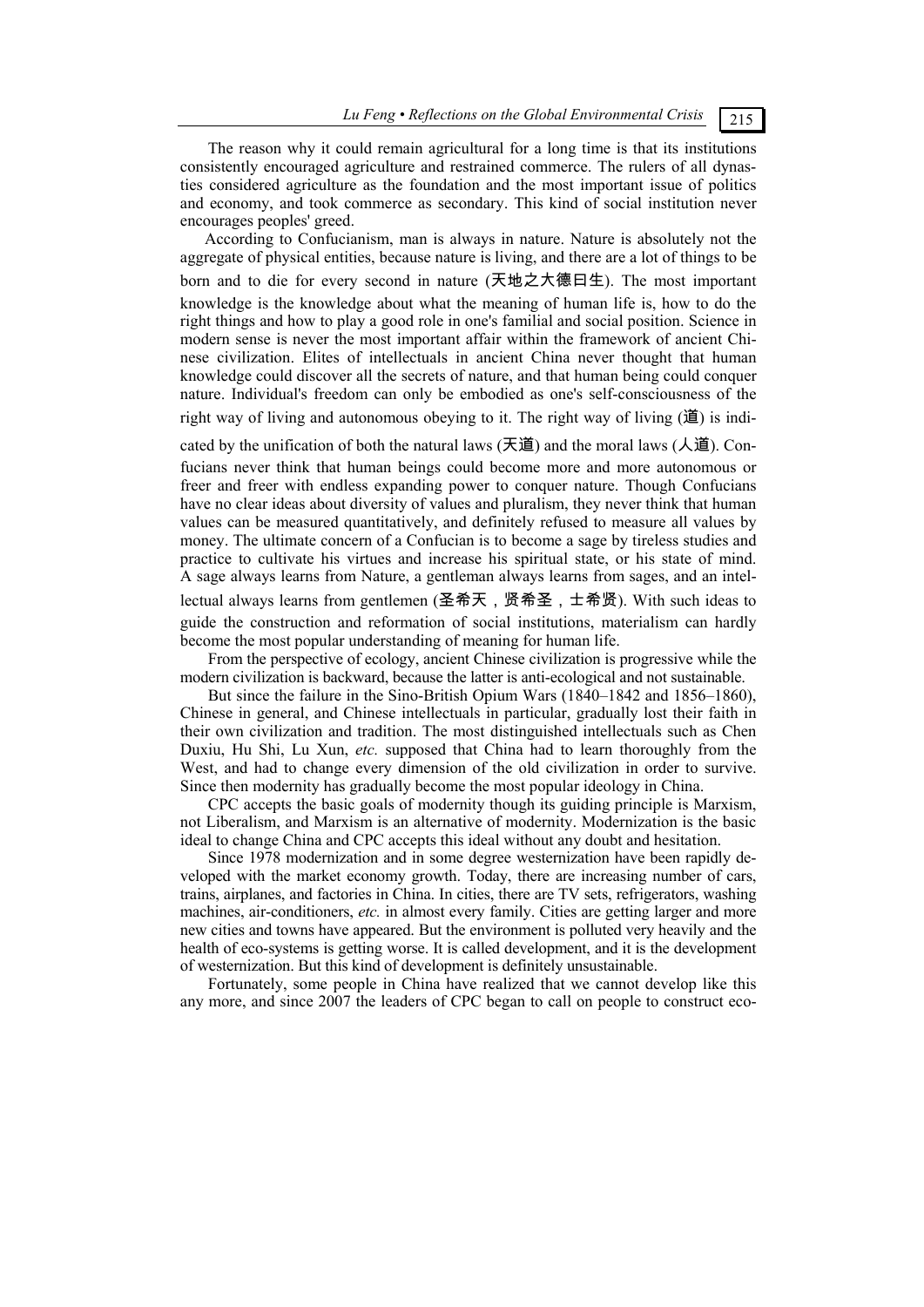### *This Globalizing World* 216

civilization. Now more and more intellectuals realize that ancient Chinese civilization is not as bad as Chen Duxiu, Hu Shi and Lu Xun judged in the beginning of the twentieth century. Actually, ancient Chinese civilization is a kind of eco-civilization. We cannot, of course, go back to ancient eco-civilization, but we can learn a lot from our ancestors when we will try to construct a new eco-civilization in the future. A new ecocivilization will also inherit good elements from modern western civilization.

With new sciences such as ecology, new physics and recent philosophical studies, we can criticize both modernity and ancient Confucianism and try to make some ideas clear which can guide the construction of eco-civilization.

Physicalism as a view of nature is absolutely wrong, though it can be helpful for some scientists to get certain achievements in certain direction of research. Nature is not the aggregate of physical entities, as Ilya Prigogine says, 'Nature is indeed related to the creation of unpredictable novelty, where the possible is richer than the real'.<sup>7</sup> I think that the view of nature in Confucianism is more correct than in physicalism. But the Confucian view of nature has its own flaws. For instance, there is no conception of nature in Prigogine's sense in thinking of Confucianism. Confucians use three categories to include all things in the world, and they are *Tian*  $(云)$ , Di  $($ 地), and Man  $(  
 $\lambda)$ . In some$ context, the meaning of *Tian* is quite close to that of Nature as the ultimate reality. But in some context, Confucians exaggerate human agency, and debase *Tian'*s transcendence. Confucianism can learn from new sciences and its view of Nature should be expressed as transcendental naturalism.

Scientism is absolutely wrong when it claims that science will get closer and closer to discover all the secrets in nature, and science is a consistent system with its internal logic. We should better listen to Prigogine to know what sciences are. Prigogine says, 'I have always considered science to be a dialogue with nature. As in a real dialogue, the answers are often unexpected and sometimes astonishing'.<sup>8</sup> If Nature is indeed related to the creation of unpredictable novelty and sciences are dialogues between human and Nature, then, whatever progress science makes, Nature always hides unlimited secrets from human beings. Therefore, we must revere Nature.

Liberalism makes sense in political philosophy and it can help to correct some mistakes of Confucianism. But the freedom and human rights defined by liberals should be re-surveyed. Liberals think that the limit of an individual's freedom is just the other individuals' freedom, and human being can unlimitedly expand its freedom by changing natural environments or conquering nature. It is the very idea that leads human beings to live in the way of 'mass production, mass consumption and mass wastes'. With the strong influence of liberalism in today's world, people think that the uppermost goal of ethic and politics is to expand freedom of both individuals and man kind (as a species). But I think we should keep Aldo Leopold's words in mind, 'An ethic, ecologically, is a limitation on freedom of action in the struggle for existence'.<sup>9</sup> I think Confucians have a more reasonable understanding of human freedom than liberals do. Human beings have no right to covet gods' power, and cannot have more and more freedom in Nature. And I think Confucianism is right when it asserts that human freedom can only be embodied as the selfconsciousness of the right way of living  $(\ddot{\mathbf{\Xi}})$  and the autonomous following to the right way of living.

 $\frac{1}{7}$ Prigogine, I. The End of Certainty: Time, Chaos, and the New Laws of Nature. New York: The Free Press,

 $8$ *Ibid* P. 57.

Leopold, A. A Sand County Almanac. New York: Oxford University Press. 1987. P. 202.